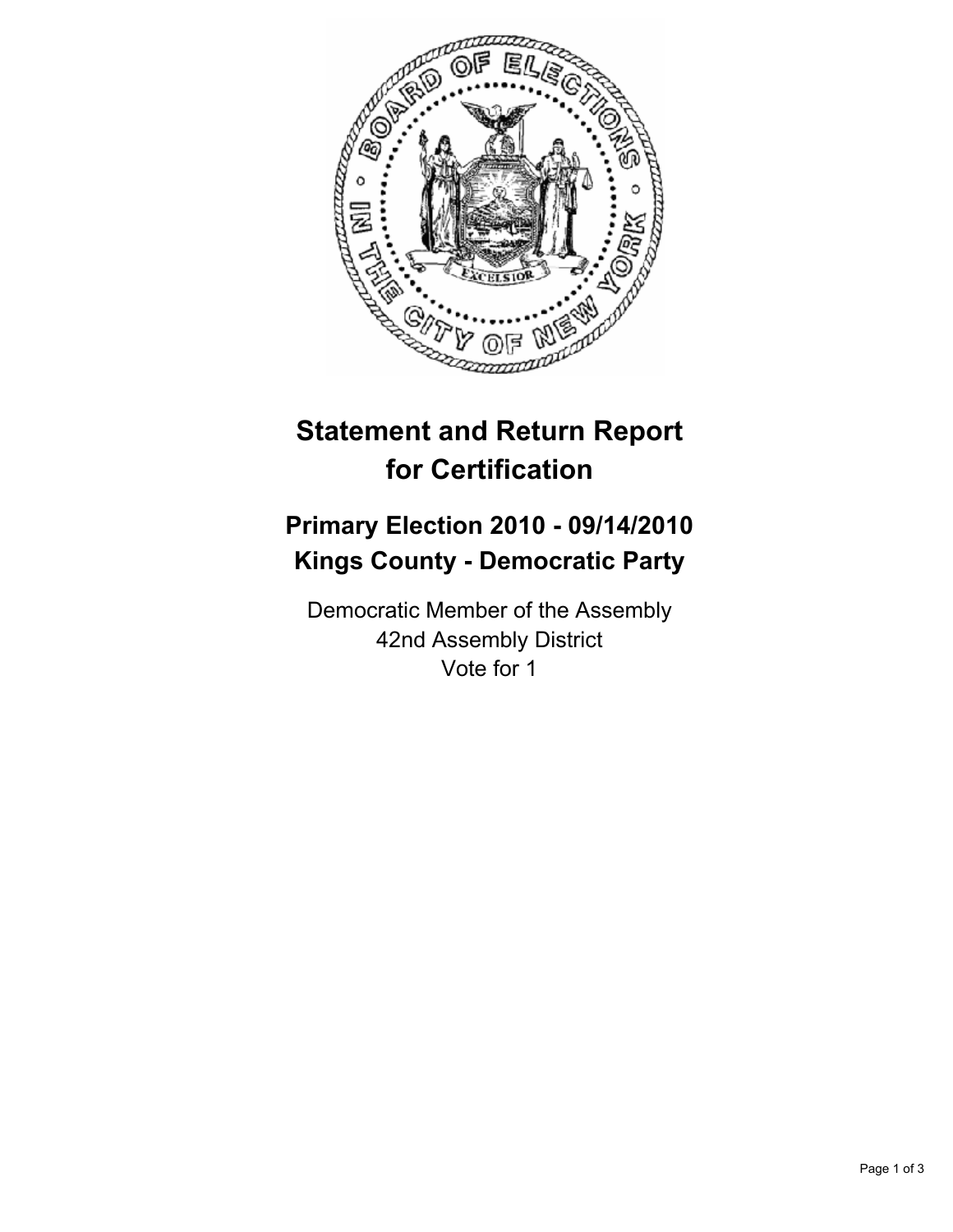

## **Assembly District 42**

| <b>PUBLIC COUNTER</b>          | 5,570 |
|--------------------------------|-------|
|                                |       |
| <b>EMERGENCY</b>               | 30    |
| ABSENTEE/MILITARY              | 116   |
| <b>AFFIDAVIT</b>               | 48    |
| MICHELE N ADOLPHE              | 1,659 |
| RHODA S JACOBS                 | 3,605 |
| ADOLFE (WRITE-IN)              |       |
| <b>KEVIN POWELL (WRITE-IN)</b> |       |
| MARIE HOBSON (WRITE-IN)        |       |
| MARY HOBSON (WRITE-IN)         | 3     |
| <b>Total Votes</b>             | 5.270 |